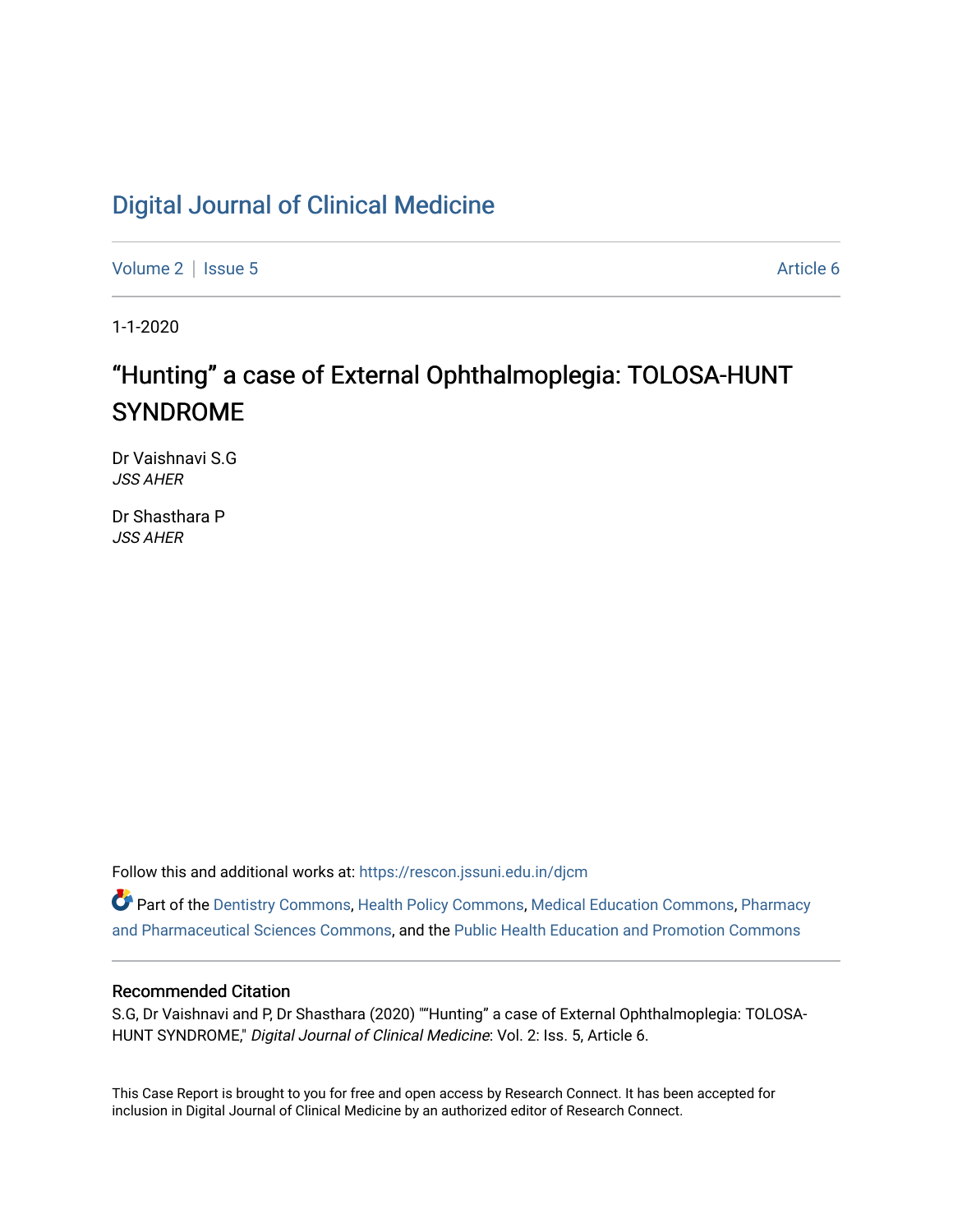**"Hunting" a case of External Ophthalmoplegia: TOLOSA-HUNT SYNDROME** Dr Vaishnavi.S.G, 7<sup>th</sup> Term MBBS

Dr Shasthara P , Assistant Professor, Department of Neurology, JSS Medical College,JSS AHER,Mysuru

#### **Clinical History**

A 35-year-old female, who is a housewife, hailing from Mysuru district came with complaints of pain in the left eye, sudden in onset, retro-orbital, dull aching, continuous, radiating to the left hemicranium since 15 days. One week later, she developed diminution of vision in the left eye which was insidious in onset and progressive.

The patient also complained of diplopia since 15 days.

The patient complained of numbness on the left side of the forehead since a week.

The patient had no h/o photo-phobia, phonophobia, nausea, or vomiting.

No h/o excessive watering of eyes, drooping of eyelids, painful eye movements.

No h/o similar complaints in the past.

### **Examination**

A middle-aged woman, moderately built, and nourished is conscious, co-operative, well oriented to time, place, and person.

Vitals-

PR: 84bpm, BP: 120/80mm Hg, RR: 20cpm, Temperature: Afebrile

No pallor/icterus/cyanosis/clubbing/lymphadenopathy/edema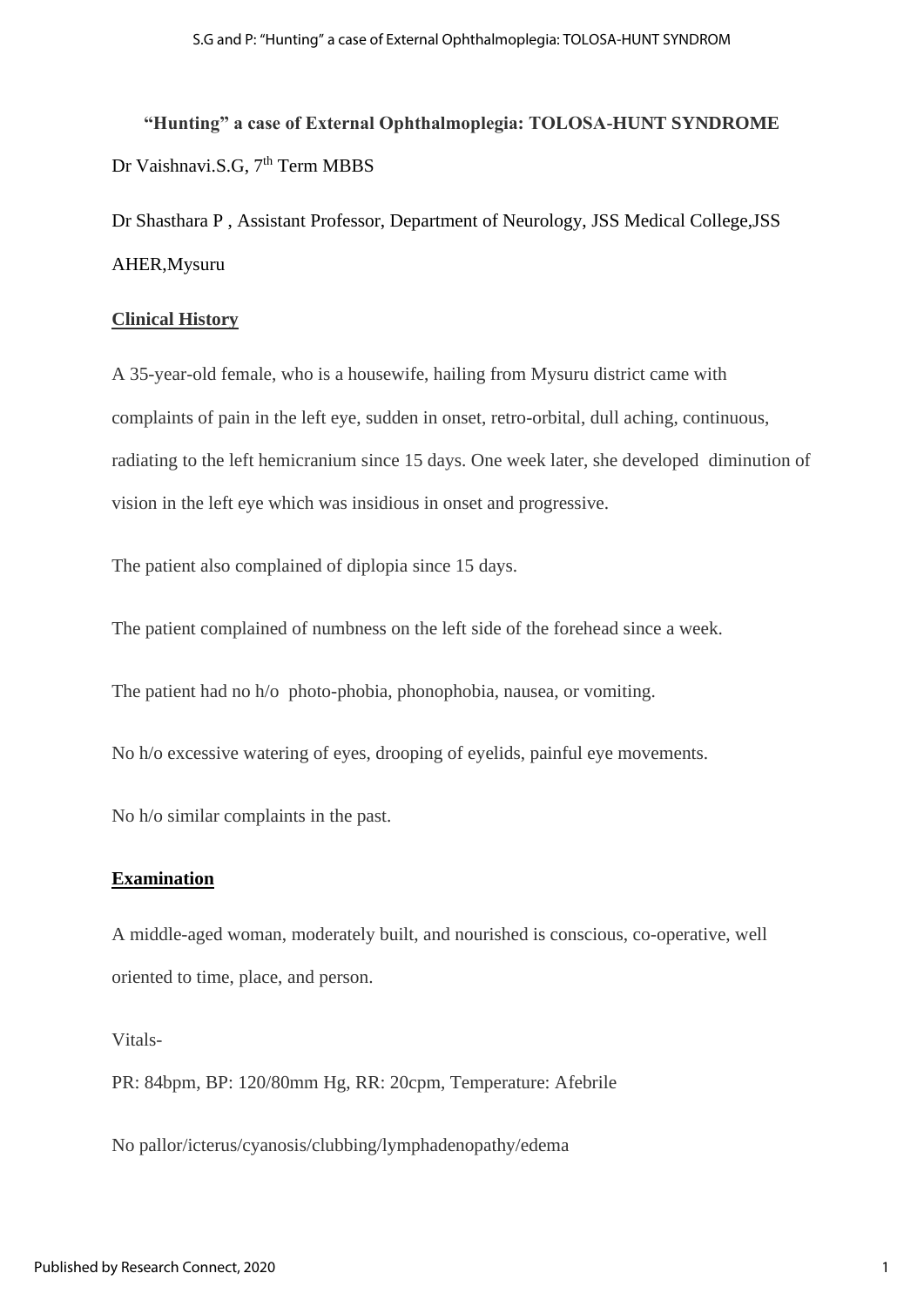Central Nervous System-

Higher Mental functions: Conscious and oriented.

Cranial Nerves:

Optic nerve- Visual acuity of 6/18 in the left eye and 6/12 in the right eye.

Relative Afferent Pupillary Defect + in LE

Color vision and field of vision are normal.

Oculomotor, Trigeminal, and Abducent nerves- The patient has restricted movement in the Left eye in abduction (Lateral Rectus), Depression, and Intorsion (Superior Oblique).

Ocular position-Esotropia of the left eye.



Image showing Esotropia of the left Eye

Aperture, Pupil size, and accommodation are unremarkable.

No nystagmus or Ptosis.

Trigeminal nerve- Loss of sensation over the V1 branch.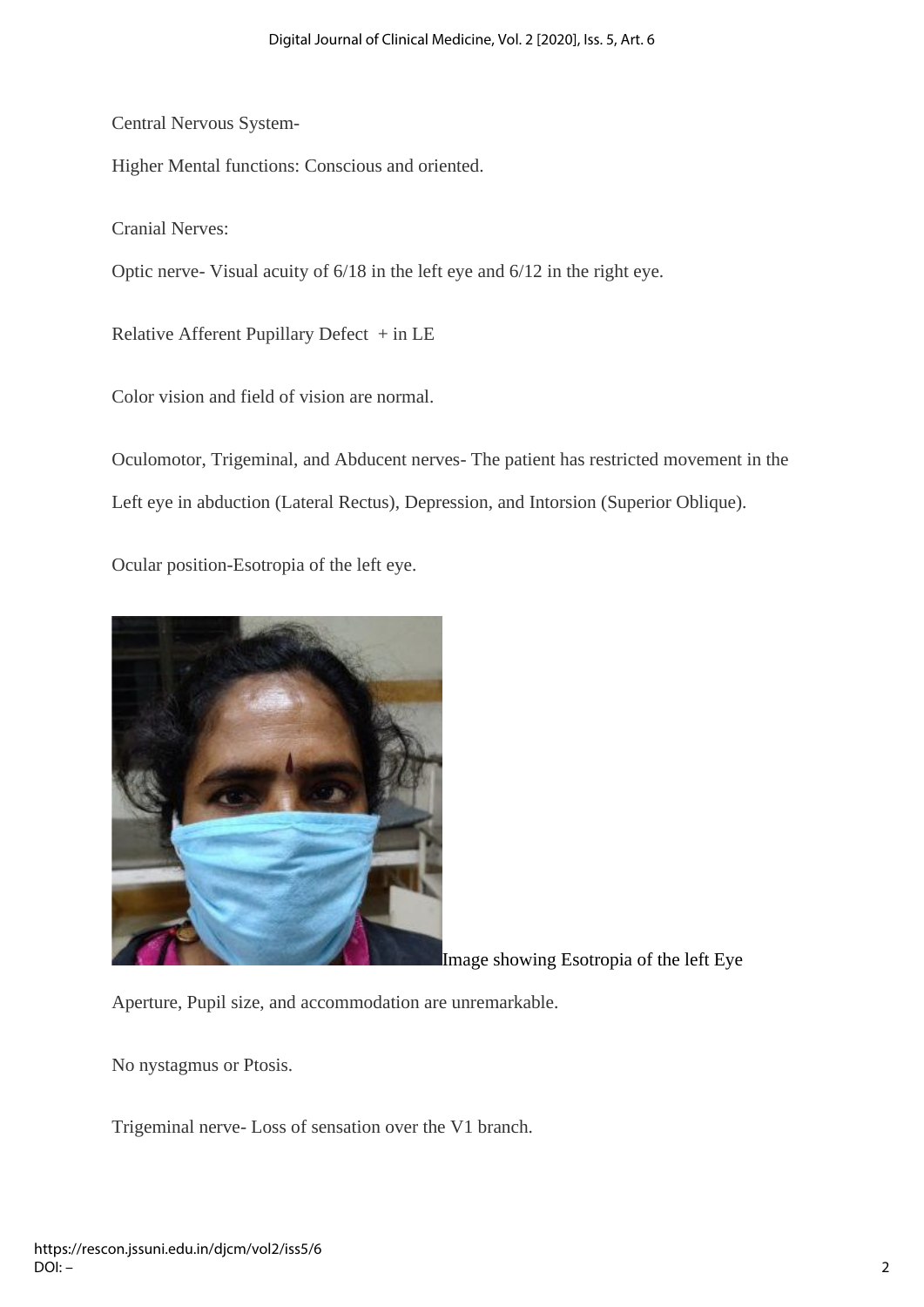Other cranial nerves- Intact.

Motor system: Normal bulk, tone normal in both upper and lower limbs, Power 5/5 in both upper and lower limbs, plantars-flexor bilaterally.

Sensory system: unremarkable.

Cerebellar signs and meningeal signs absent.

Peripheral nerve examination-Normal.

Fundoscopy: Normal fundus. No papilloedema.

Cardiovascular System: S1 S2 +

Respiratory System:B/L Normal vesicular breath sounds

Per Abdomen-Soft, non-tender, no organomegaly

## **Investigations**

Hemoglobin-12.8 g/dl

Total leucocyte Count-8900 cells/cumm

Platelet count-3.86 lakh/cumm

T3-1.12 ng/ml

T4-9.0 mcg/ml

TSH-1.12 mcIU/ml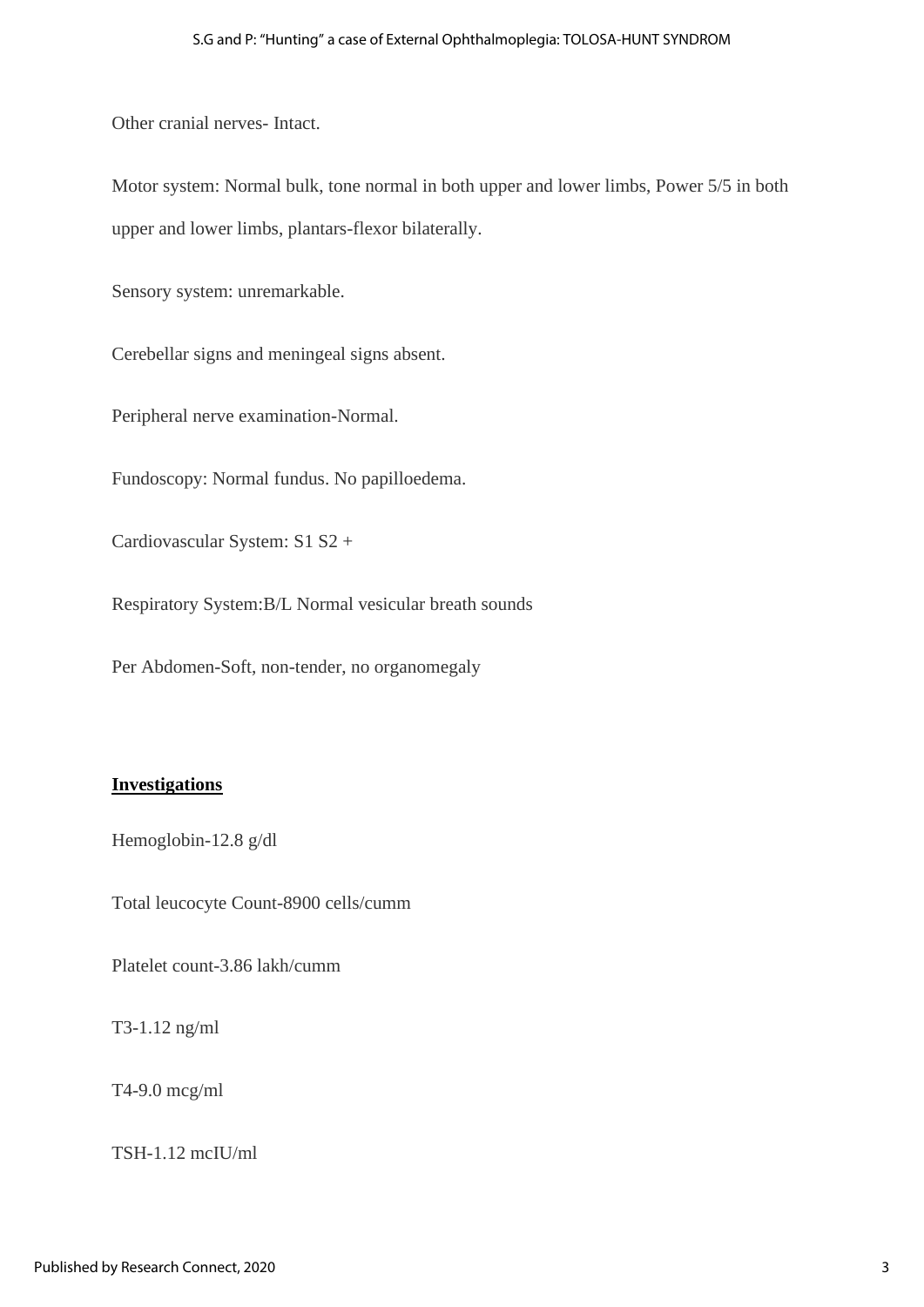PT-14.5 sec

INR-1.13

Blood urea-23 mg/dl

Serum creatinine-0.8 mg/dl

CSF Fluid analysis-

:cells- 10(lymphocytes)

: Glucose-71 mg/dL

: Protein-122.6 mg/dL

: Chloride-116 mmol/L

:Gram stain-Nil

:KOH-No fungal elements

:Acid Fast Bacilli not seen.

MRI BRAIN(plain and contrast): Enhancing soft tissue lesion in left cavernous sinus with extension and mild compression and medial displacement of the optic nerve at the orbital apex.

Mildly hyperintense left lateral rectus muscle.

Bulky left lacrimal gland- Tolosa Hunt Syndrome to be considered.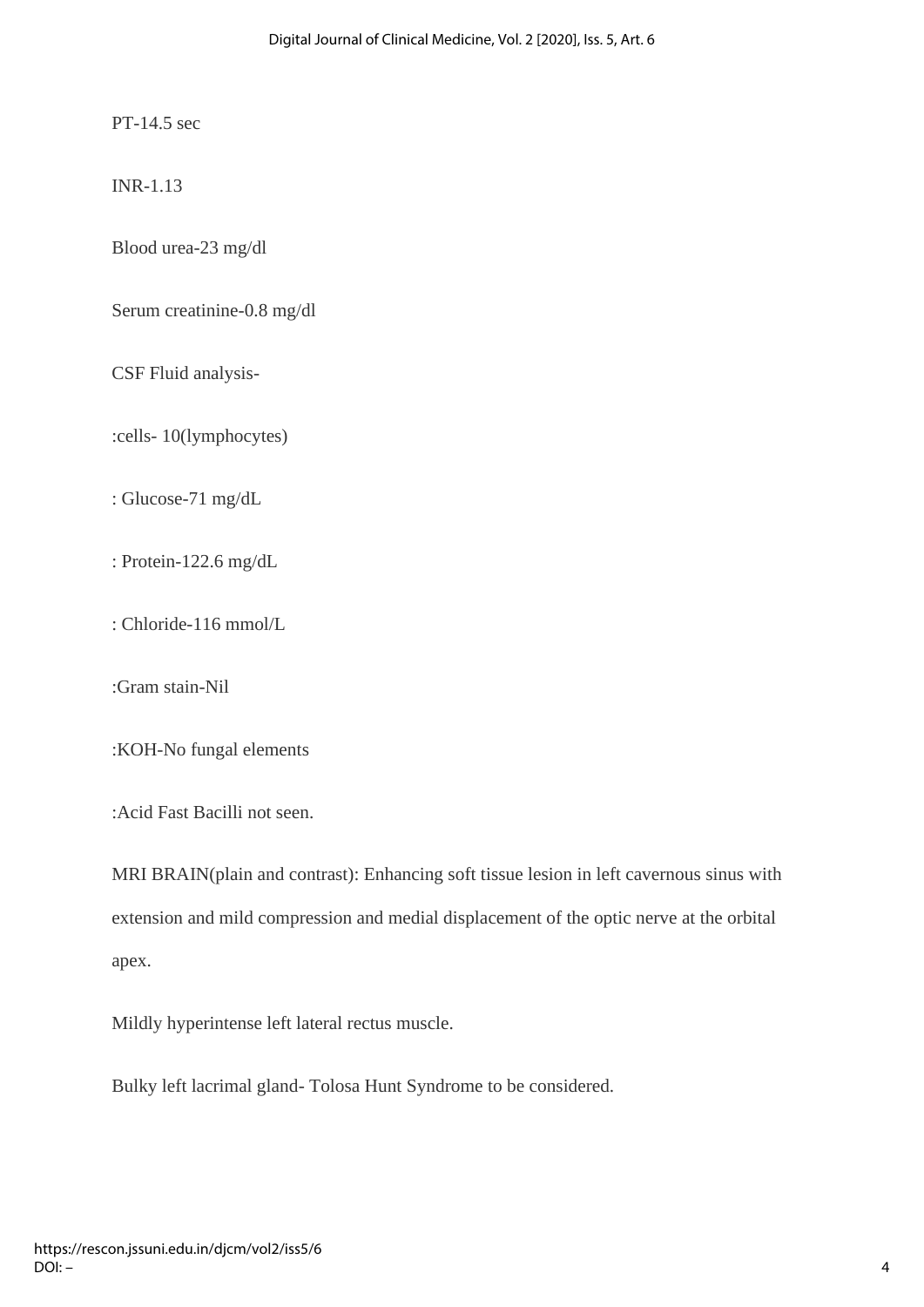

MRI Brain – Arrow shows enhancing soft tissue lesion in Left Cavernous Sinus

# **Diagnosis**

### TOLOSA-HUNT SYNDROME –ORBITAL APEX SYNDROME

### **Treatment**

The patient was started on IV Dexamethasone and switched over to oral corticosteroids which is the mainstay of treatment.

Treatment given:

INPATIENT: INJ DEXAMETHASONE 4mg IV 1-1-1 for 5 days f/b 1-0-1 for 2 days

OUTPATIENT: TAB DEXAMETHASONE(1mg/kg body wt) 40mg 1-0-0 for 1 week f/b

30mg 1-0-0 for 1 week f/b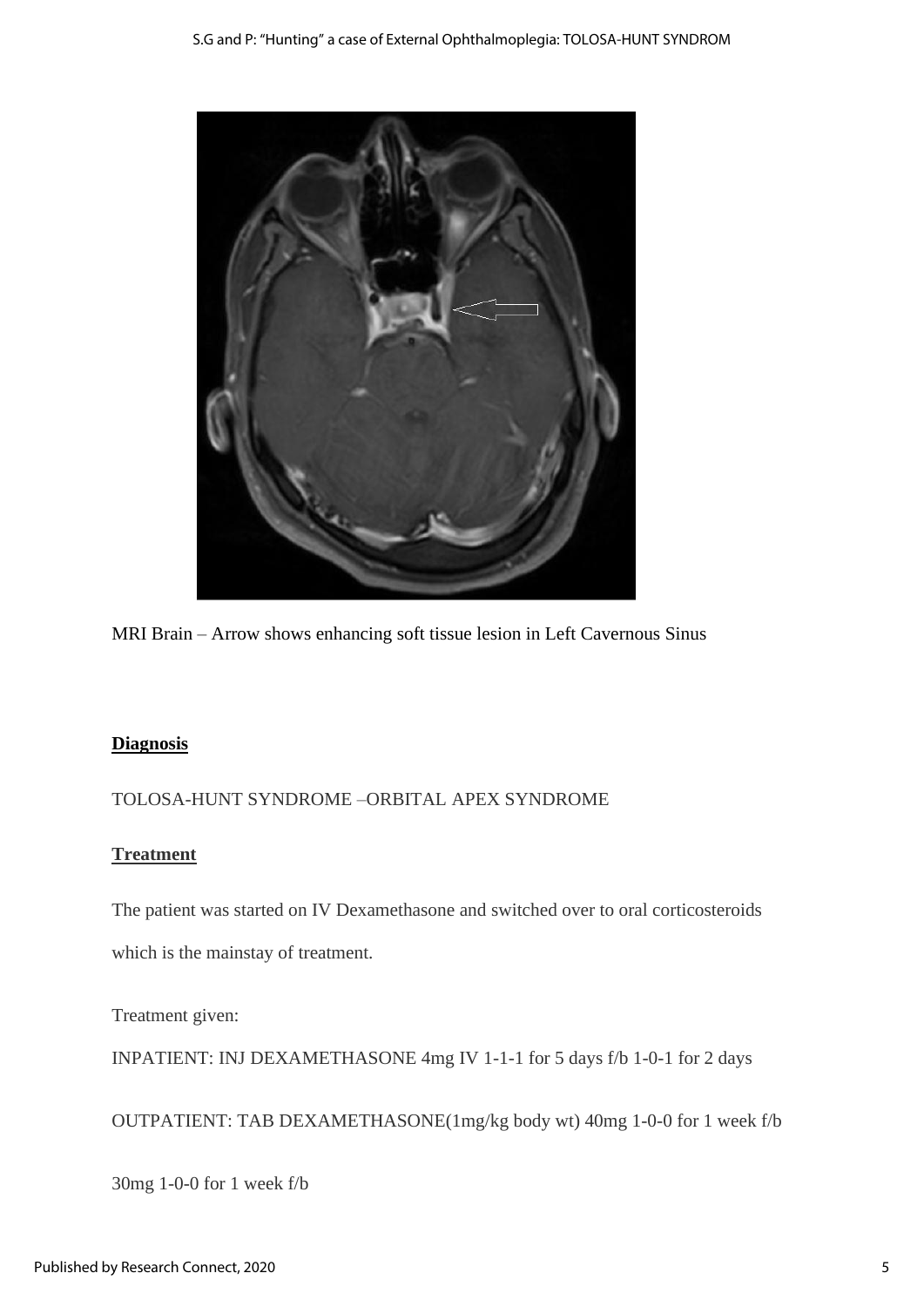#### 20mg 1-0-0 f/b

10mg 1-0-0 for 1 week then stopped.

Usually, oral steroids are tapered over 4-6 weeks according to the steroid response of the particular patient.

#### **Discussion**

DEFINITION: It is a syndrome of painful ophthalmoplegia which is characterized by periorbital and/or hemicranial pain, palsy of the ocular motor nerves (III, IV, and VI) on the same side, loss of sensation along with the ophthalmic division of the V cranial nerve, occasionally the maxillary division due to chronic non-specific inflammation. Superior orbital fissure syndrome refers to symptom complex produced by the involvement of the III, IV, VI, and V1 cranial nerves.

Orbital apex syndrome refers to the symptom complex produced by the involvement of structures passing through superior orbital fissure and optic canal, characterized by involvement of II, III, IV, VI, and V1 cranial nerves[1].

The incidence of Tolosa-Hunt syndrome is equal among both the sexes with a prevalence of 1-2 cases per million.[2]

### CLINICAL FEATURES:[1]

- 1. Pain-unilateral, periorbital, retro-orbital and/or hemi-cranial.
- 2. Ophthalmoplegia, i.e, the involvement of the III, IV, VI cranial nerves with or without the involvement of the II cranial nerve on the same side.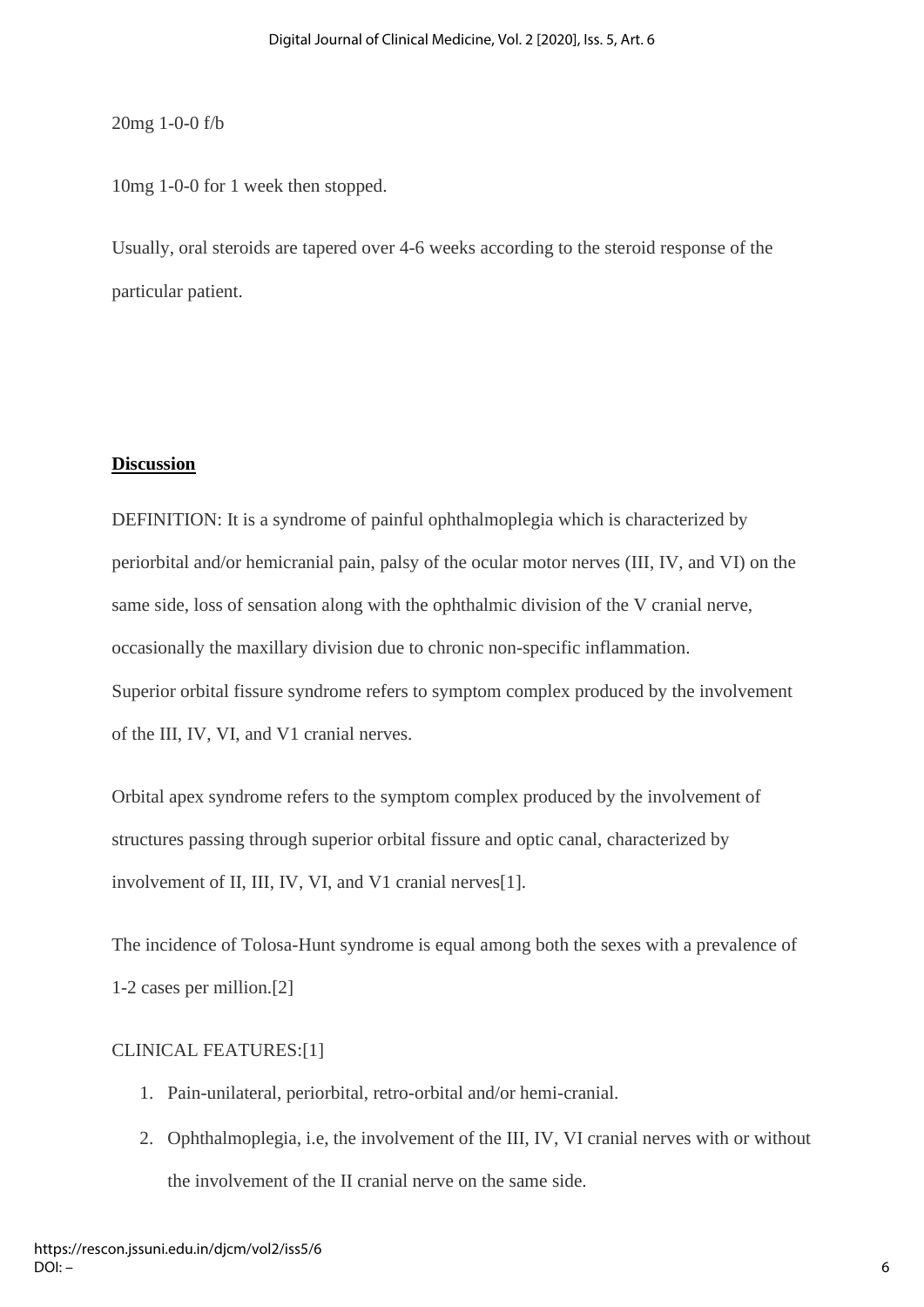- 3. Vision may or may not be affected.
- 4. Ptosis may occur due to the involvement of III cranial nerve on the same side.
- 5. Loss of sensation over the forehead and face may occur due to the involvement of the ophthalmic division, occasionally maxillary division of the V cranial nerve, on the same side.
- 6. Uncommonly, patients may also have systemic features like nausea and vomiting, due to severe pain.

# DIAGNOSTIC CRITERIA( IHS CLASSIFICATION ICHD-3 BETA)[3]

- 1. Unilateral headache
- 2. Including both of the following criteria:
- 3. MRI or Biopsy showing the presence of granulomatous inflammation of the cavernous sinus, superior orbital fissure, or orbit.
- 4. Ipsilateral palsy of one or more Occulomotor nerves(III, IV, VI)
- 3. Headache which is not explained by any other etiology.

Although according to the diagnostic criteria Tolosa Hunt syndrome is unilateral ophthalmoplegia, there have been few reported cases of bilateral ophthalmoplegia, evidenced by the fact there was a response to steroids and the symptoms not explained by any other conditions[4].

### DIFFERENTIAL DIAGNOSIS FOR PAINFUL OPHTHALMOPLEGIA:[1]

- 1. Inflammatory causes: Rhinocerebral mucormycosis, bacterial sinusitis, orbital cellulitis, Herpes Zoster, Mycobacterial tuberculosis, Sarcoidosis, Tolosa-Hunt Syndrome, Wegener's Granulomatosis.
- 2. Vascular causes: Carotid-cavernous fistula, Carotid-cavernous thrombosis, carotid artery aneurysm.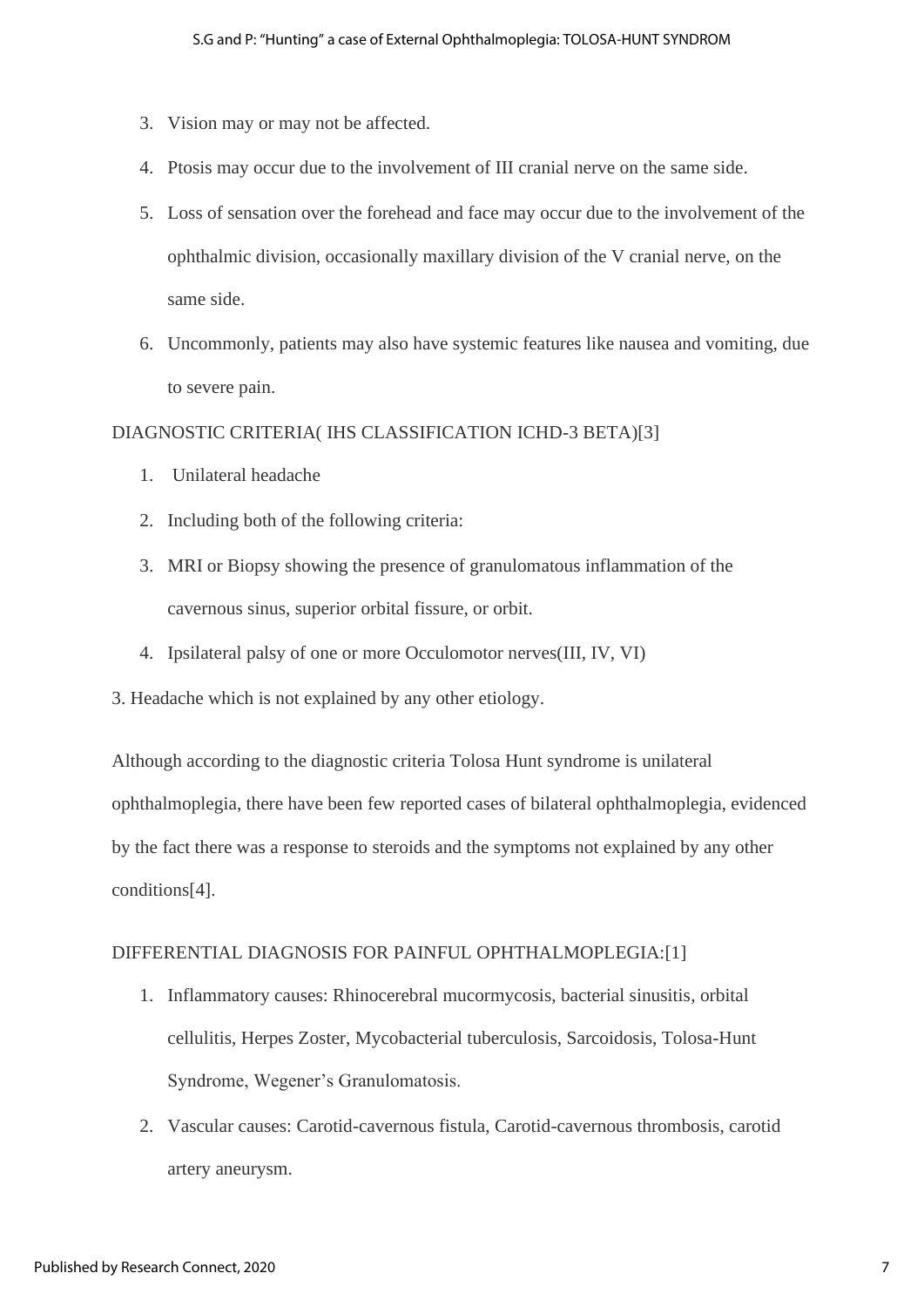- 3. Neoplastic causes: Meningioma, Pituitary adenoma, Nasopharyngeal carcinoma, Craniopharyngioma, Neurofibroma.
- 4. Trauma

Rhinocerebral mucormycosis is the most frequent cause for cavernous sinus syndrome, which has to be ruled out in patients with Diabetes, transplantation, prolonged neutropenia, or malignancy, with complete ENT examination and MRI brain[5].

# INVESTIGATIONS:[1,5]

- 1. Hematology: Complete hemogram, Liver and Renal function tests, Blood glucose, Erythrocyte Sedimentation Rate, C-Reactive Protein, Hemoglobin A1c, Treponemal tests, Antinuclear Antibody Profile, protein electrophoresis, Angiotensin-Converting Enzyme levels.
- 2. Cerebrospinal fluid: pressure, Cell count, Differential count, Microscopy, Glucose, Protein, Chloride Culture, Cytology, Angiotensin-converting enzyme, ADA.
- 3. Neurological studies: Magnetic Resonance Imaging, Computed Tomography, Cerebral Angiography

When MRI is being used to detect the presence of granulomatous tissue in the orbital region, the T1 sequence can be used with slice thickness being as low as 2mm, as the granulomas are not larger than 1 or 2mm.[4]

4. Biopsy: Cavernous Sinus

TREATMENT: The mainstay of treatment is glucocorticoids. Oral prednisone (60mg daily) is given for 2 weeks and gradually tapered over a month or longer if the pain is still persistent[5].

There is a dramatic response to the steroids in terms of the symptoms, the pain is relieved within 24-72 hours, cranial nerve palsies improve gradually over 2-8 weeks.